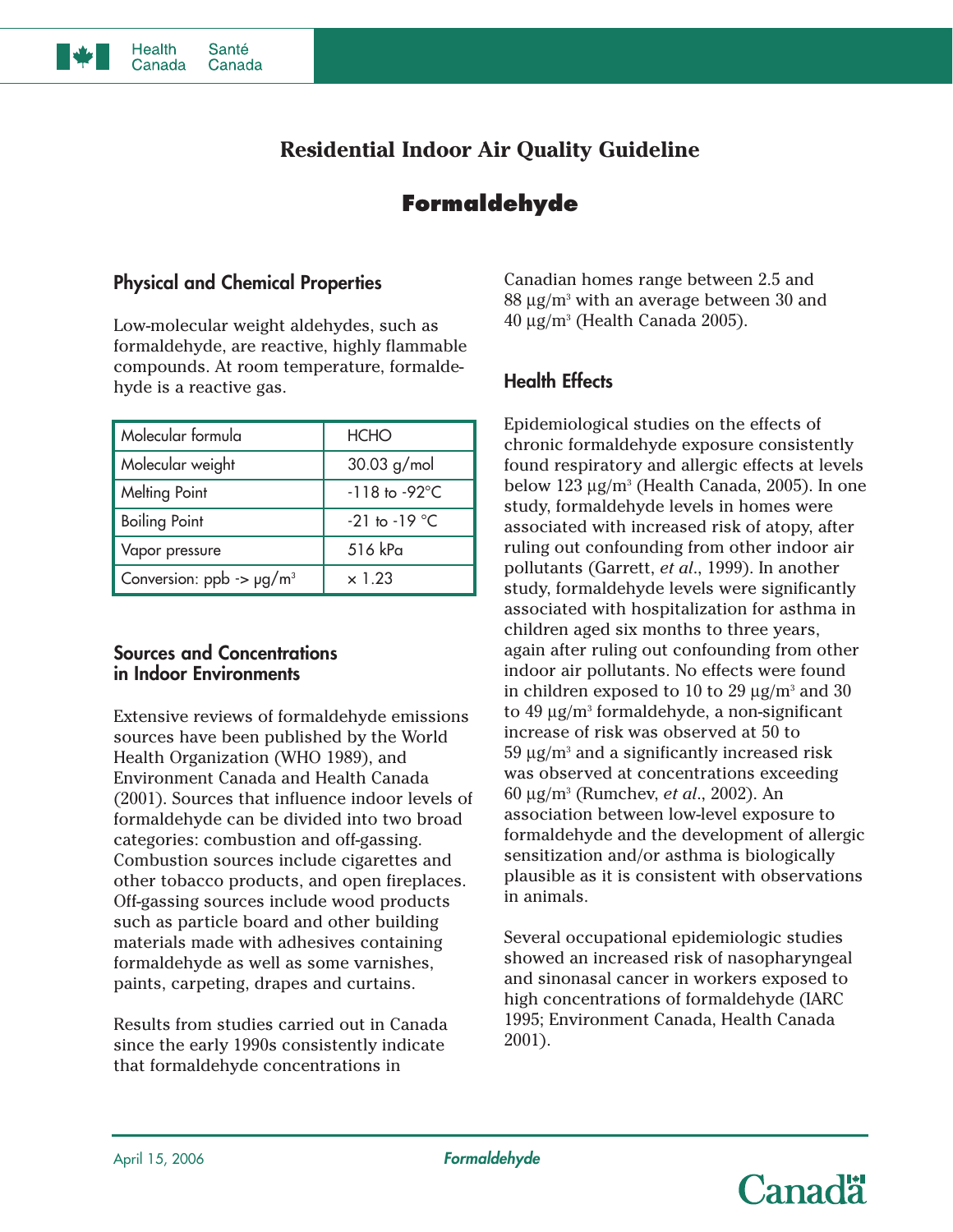Based on human clinical studies and on animal experiments, the primary effects of acute exposure to formaldehyde are the irritation of the mucosa of the upper respiratory tract and the eyes (Health Canada 2005). The no observable adverse effects level (NOAEL) and lowest observable adverse effects level (LOAEL) for eye irritation are 615 and  $1,230 \mu g/m^3$ , respectively (Kulle 1993).

Inhalation studies of formaldehyde with animal models have shown histopathological effects such as hyperplasia, squamous metaplasia, inflammation, erosion, ulceration, and disarrangements in the nasal cavity at concentrations of 3.7 mg/m3 and above (NOAEL  $1.2 \text{ mg/m}^3$ ). These histopathological effects appear to be a function of the formaldehyde concentration in inhaled air rather than of the cumulative dose. In addition, two studies showed that formaldehyde inhalation enhance allergic sensitization to allergens inhaled subsequently (Health Canada 2005).

Carcinogenicity studies consistently found an increased incidence of carcinomas of the nasal cavity at levels of  $6.7 \text{ mg/m}^3$  or over; no such tumours were found at lower concentrations (up to  $2.4 \text{ mg/m}^3$ ). Formaldehydeinduced carcinogenicity appears to be a consequence of proliferative regeneration following cytotoxicity (Environment Canada, Health Canada 2001). The risk of cancer associated with formaldehyde levels sufficiently low to prevent irritation and inflammatory responses appears therefore to be negligible.

#### **Assessment Under the Canadian Environmental Protection Act**

Formaldehyde was declared "toxic" under the *Canadian Environmental Protection Act*, 1999 as it is "entering the Canadian environment in a quantity or concentration that constitutes or may constitute a danger for the environment on which life depends and a danger in Canada to human life or health" (Environment Canada, Health Canada 2001).

# **Residential Indoor Air Quality Guidelines for Formaldehydes**

A one-hour exposure limit is established at  $123 \mu g/m^3$  (100 ppb), which represents one fifth of the no observable adverse effects level and one tenth of the lowest observable adverse effects level found for eye irritation in the Kulle (1993) study. A eight-hour exposure limit is established at  $50 \mu g/m^3$  (40 ppb), i.e., a the lower end of the exposure category associated with no significant increase of asthma hospitalization in the Rumchev, *et al*., (2002) study.

| Exposure<br>period | Concentration          |     | Critical                               |
|--------------------|------------------------|-----|----------------------------------------|
|                    | $\mu$ g/m <sup>3</sup> | ppb | effect                                 |
| 1 hour             | 123                    | 100 | Eye irritation                         |
| 8 hours            | 50                     | 40  | Respiratory<br>symptoms<br>in children |